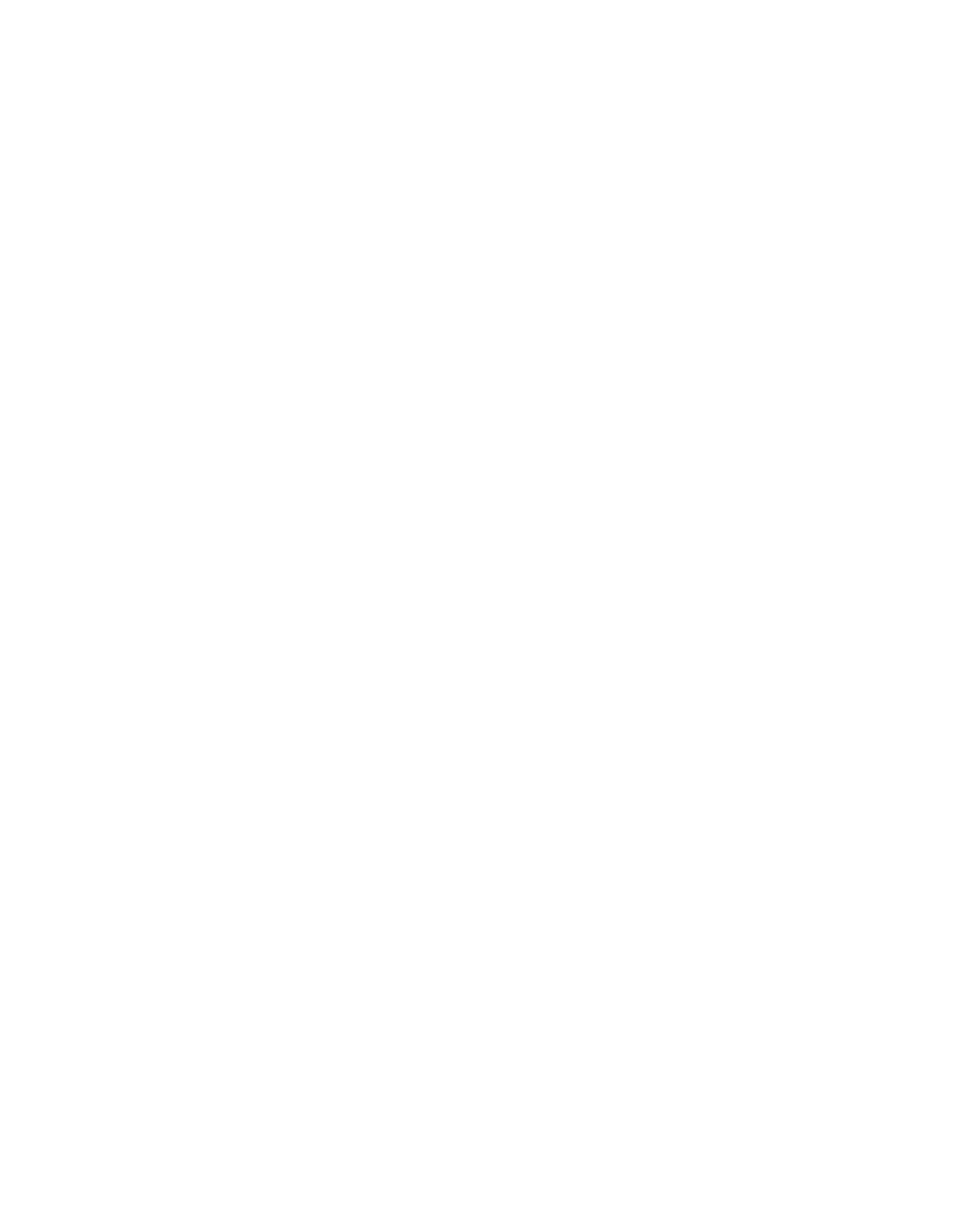# **TABLE OF CONTENTS**

| Reading Comprehension <b>contract to the Company of American</b> B |
|--------------------------------------------------------------------|
|                                                                    |
|                                                                    |
|                                                                    |
|                                                                    |
|                                                                    |
|                                                                    |
|                                                                    |
|                                                                    |
| Employers with 100 or More Employees ………………………………………………… 14        |
| <b>Appendix: Profiled Occupations</b>                              |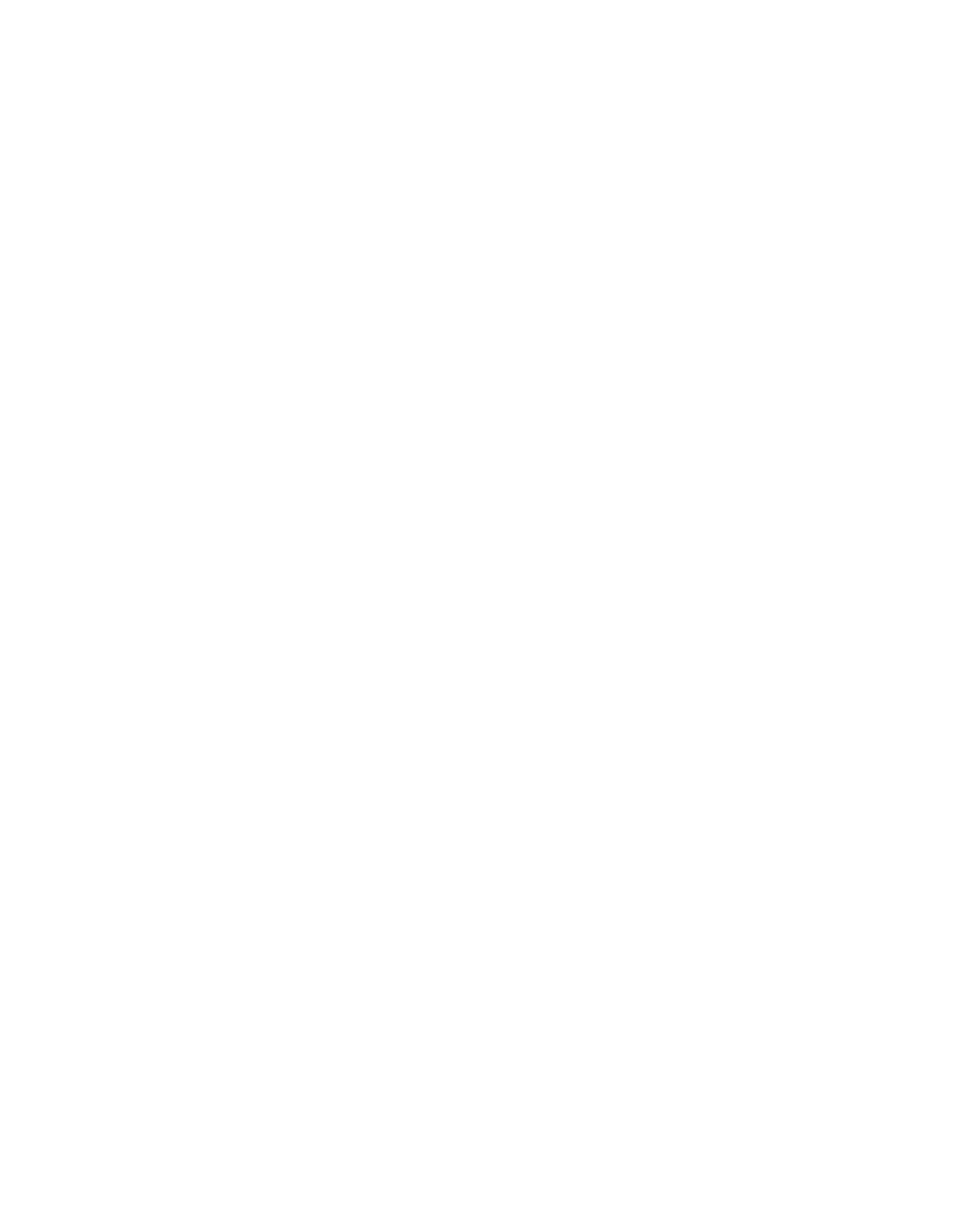#### **INTRODUCTION**

The South Carolina Department of Commerce Research Division appreciates the opportunity to assist Greenville County decision makers with additional information as follow-up to the Base Labor Market Analysis.

The construction sector was one of five sectors selected for additional study. The construction sector in Greenville County had 13,805 jobs in 2007. Approximately 6 percent of Greenville County's 237,000 jobs were in the construction sector. All types of construction, both commercial and residential, are covered at this level.

This report provides the following information for the construction sector:

- Primary occupations used in the sector
- Skills and education needed for those occupations
- Earnings for those occupations including those that pay a living wage
- Projected growth and/or turnover for those occupations
- Major employers in the sector

#### **METHODOLOGY**

To define the construction sector, the two-digit NAICS code for the construction industry (23) was used to develop employer lists, determine employment numbers in Greenville County, and to view occupational staffing patterns.

To estimate employment by occupation for construction in Greenville County, statewide occupational staffing patterns for that sector were applied to Greenville County construction industry employment estimates (staffing patterns are not available for counties). Industry employment estimates came from the Bureau of Labor Statistics' Quarterly Census of Employment and Wages. Staffing pattern data shows the percentage of jobs by occupation for an industry.

Occupational skills and education data were obtained from the national O\*Net database. For the skills noted in this analysis, O\*Net data ranking the level of the skill needed for each job was used. O\*Net data is for occupations nationwide; it is not state or county specific.

For this analysis, the following skills were rated for each occupation:

- Reading Comprehension
- Writing
- Speaking
- **•** Mathematics

To measure adequacy of wages, living wage models were explored. Several models were available utilizing reliable national data from sources such as the U.S. Census, U.S. Department of Commerce Bureau of Economic Analysis, U.S. Department of Labor Bureau of Labor Statistics, U.S. Department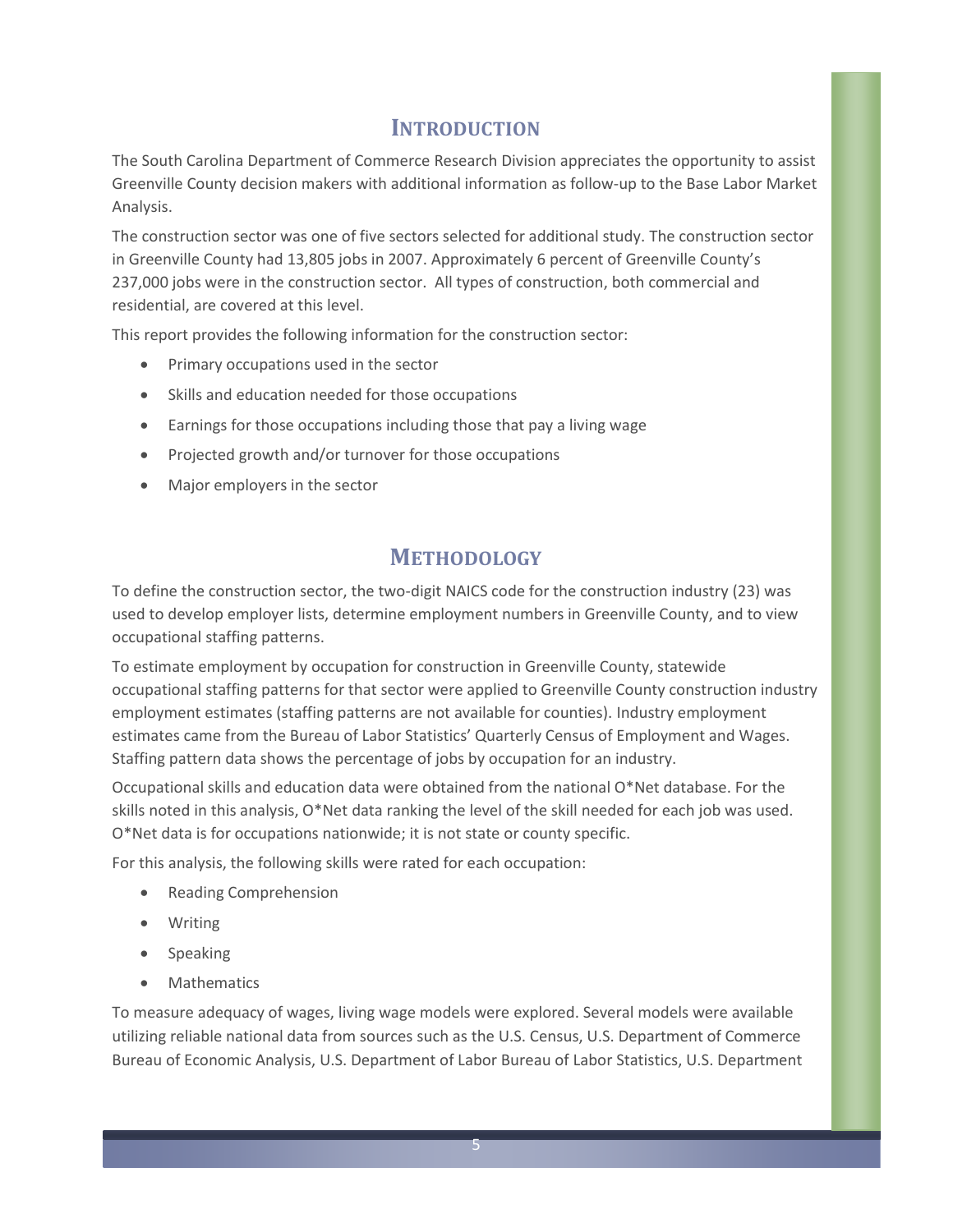of Agriculture, U.S. Department of Housing and Urban Development, and the Children's Defense Fund.

The model utilized for this analysis was developed by Pennsylvania State University using the sources listed above. The model provided data up to 2004 by area. That data was adjusted for inflation using the 2008 Consumer Price Index for All Urban Consumers. Based on this data, a family consisting of one adult and one child would need an annual salary of \$31,477, or an hourly wage of \$15.13, as a living wage in Greenville County. The hourly wage was determined by dividing the annual salary by 2,080 hours.

To determine whether there were significant employment opportunities for the occupations examined, both growth prospects and turnover were identified.

Occupations with projected growth of 100 or more from 2006-2016 in Greenville County were categorized as high-growth jobs. The source for this data came from Economic Modeling Specialists Inc (EMSI). Occupations for which 70 percent or more of their annual job openings were due to replacement needs (based on statewide data) were identified as high-turnover jobs. For all jobs in South Carolina, turnover accounts for 59 percent of annual openings. South Carolina Department of Commerce 2006-2016 projections data was the source for turnover.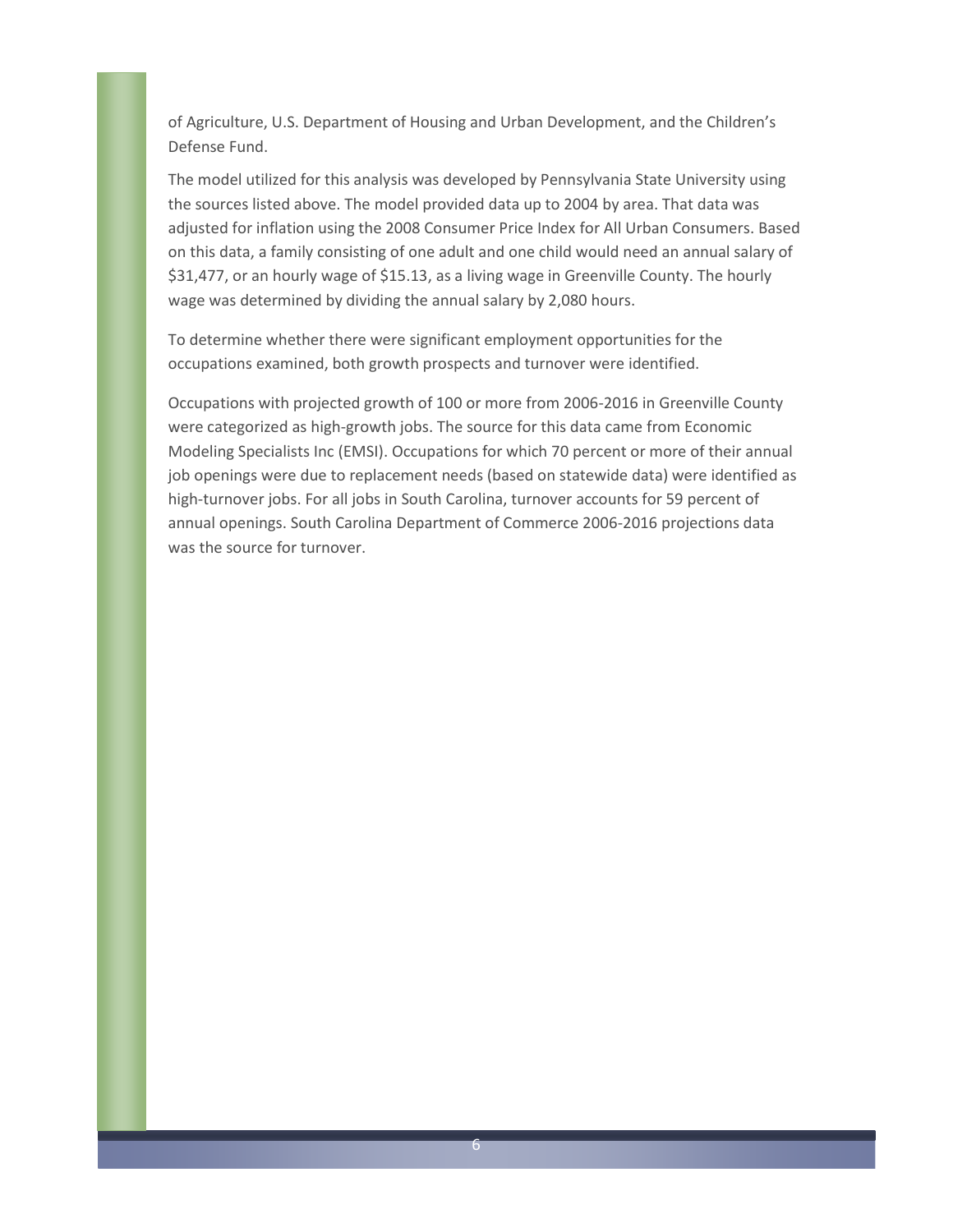#### **PRIMARY OCCUPATIONS**

For this analysis, the following characteristics were determined for occupations with 100 or more employees in Greenville County's construction sector:

- 2007 employment,
- Median wage (for Greenville County),
- Skills and education typically needed to perform the job,
- The determination whether the occupation has a living wage for Greenville County, and
- The probability that the job will experience growth and/or high turnover.

For the construction sector, 31 occupations have 100 or more employees. Below are the 10 occupations with the highest employment in the sector in Greenville County. A list of all occupations with employment of at least 100 along with their characteristics can be found in the appendix.

| <b>Occupation</b>                                                    | <b>Median</b><br><b>Wage</b> | <b>Estimated</b><br><b>Employment</b> |
|----------------------------------------------------------------------|------------------------------|---------------------------------------|
| Carpenters                                                           | \$18.86                      | 1,291                                 |
| <b>Construction Laborers</b>                                         | \$15.19                      | 1,165                                 |
| <b>Supervisors of Construction Trades</b>                            | \$22.92                      | 1,055                                 |
| Electricians                                                         | \$18.01                      | 705                                   |
| Plumbers, Pipefitters and Steamfitters                               | \$18.50                      | 632                                   |
| <b>Construction Equipment Operators</b>                              | \$15.03                      | 498                                   |
| Heating, Air Conditioning and Refrigeration Mechanics and Installers | \$19.49                      | 363                                   |
| <b>Construction Managers</b>                                         | \$27.48                      | 353                                   |
| Painters, Construction and Maintenance                               | \$19.40                      | 346                                   |
| Helpers – Carpenters                                                 | \$11.69                      | 335                                   |

Source: EMSI, SC Department of Commerce.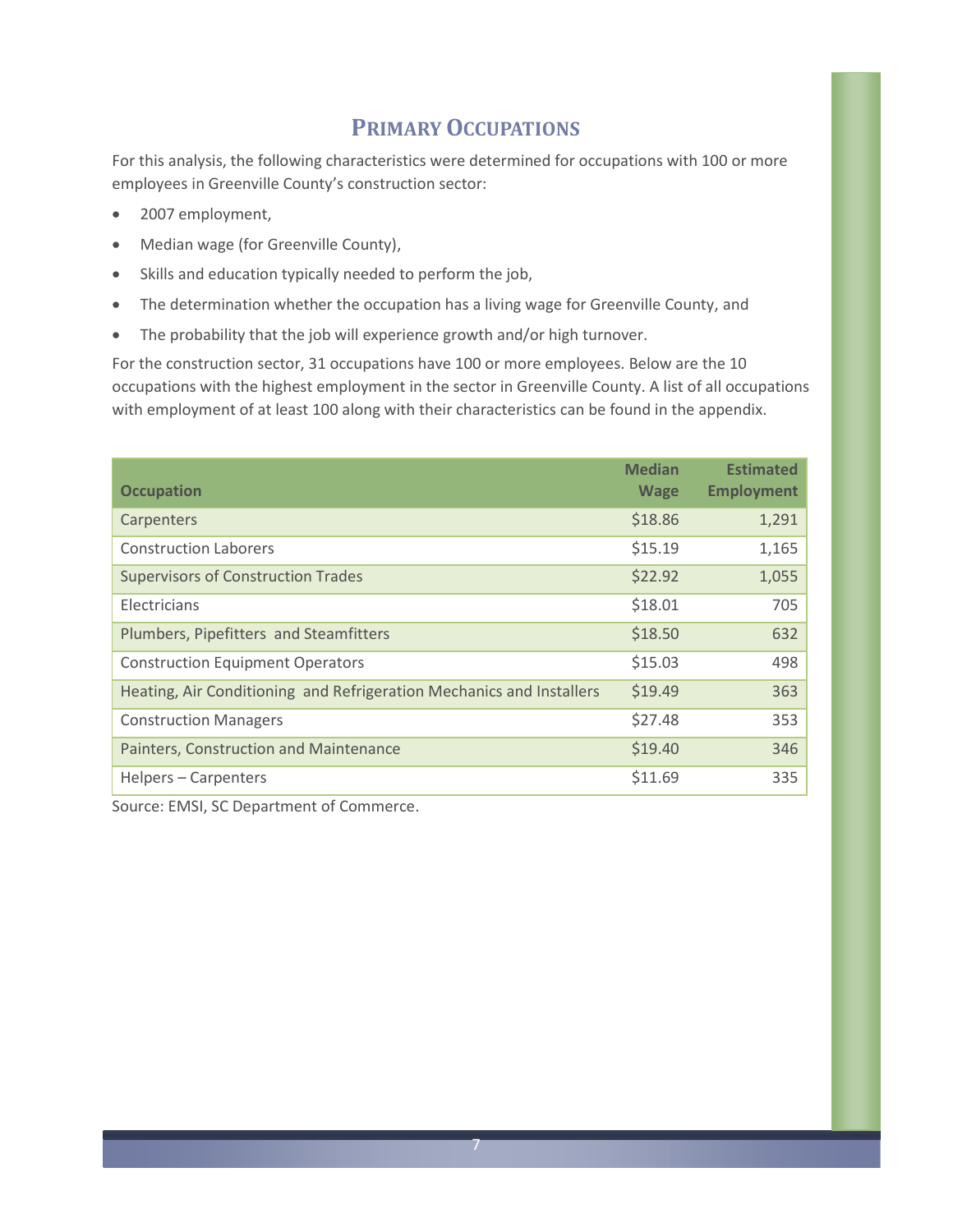#### **SKILLS AND EDUCATION**

#### Reading Comprehension

Almost half of Greenville's construction jobs require a substantial level of reading comprehension.



Source: SC Department of Commerce, US Department of Labor (O\*Net).

#### Writing

Writing skills needed for Greenville's construction jobs are more evenly divided between moderate and substantial levels.



Source: SC Department of Commerce, US Department of Labor (O\*Net).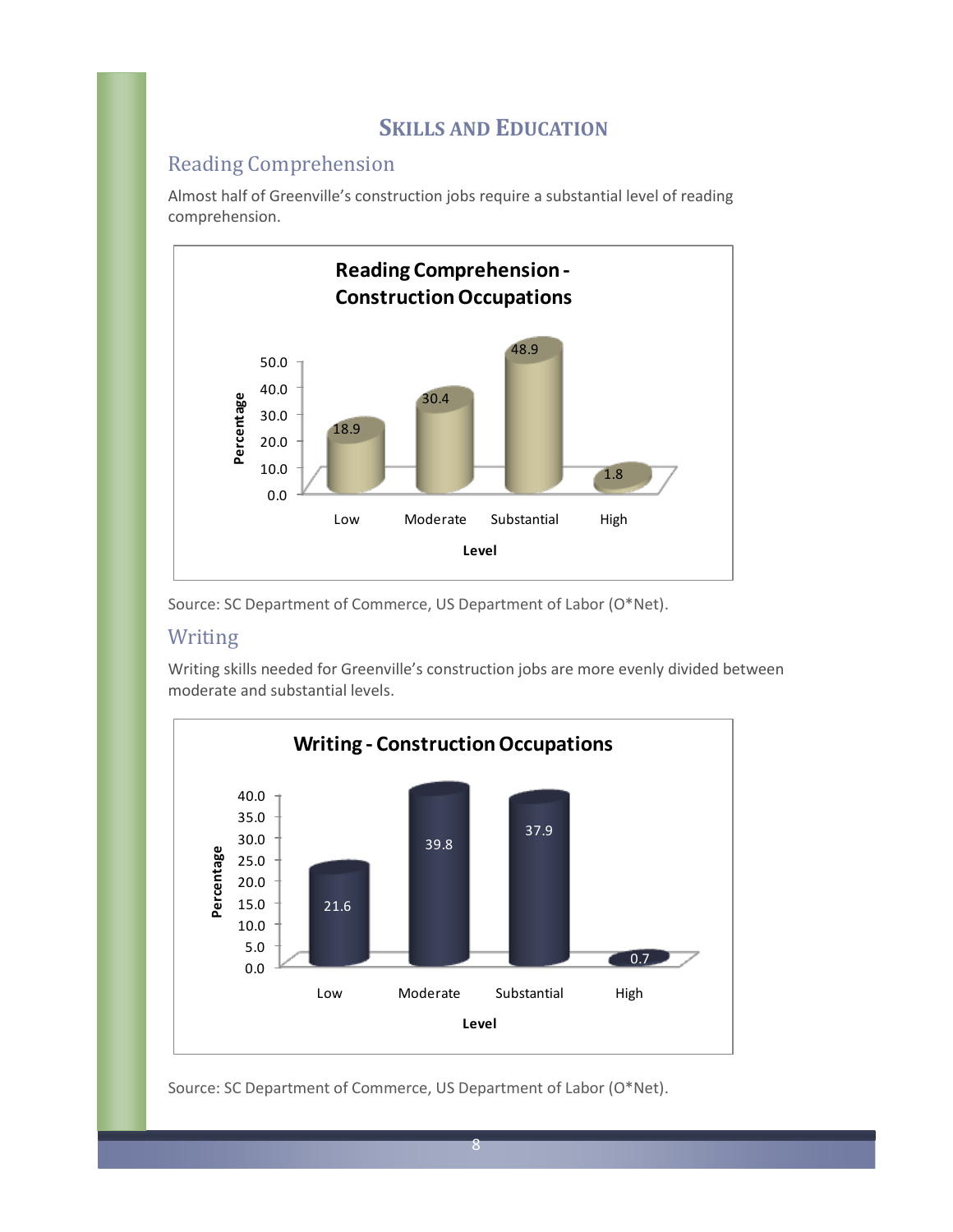#### Speaking



A substantial amount of speaking ability is needed for Greenville's construction jobs.

Source: SC Department of Commerce, US Department of Labor (O\*Net).

#### Mathematics

Moderate or substantial levels of mathematics are needed for Greenville's construction jobs.



Source: SC Department of Commerce, US Department of Labor (O\*Net).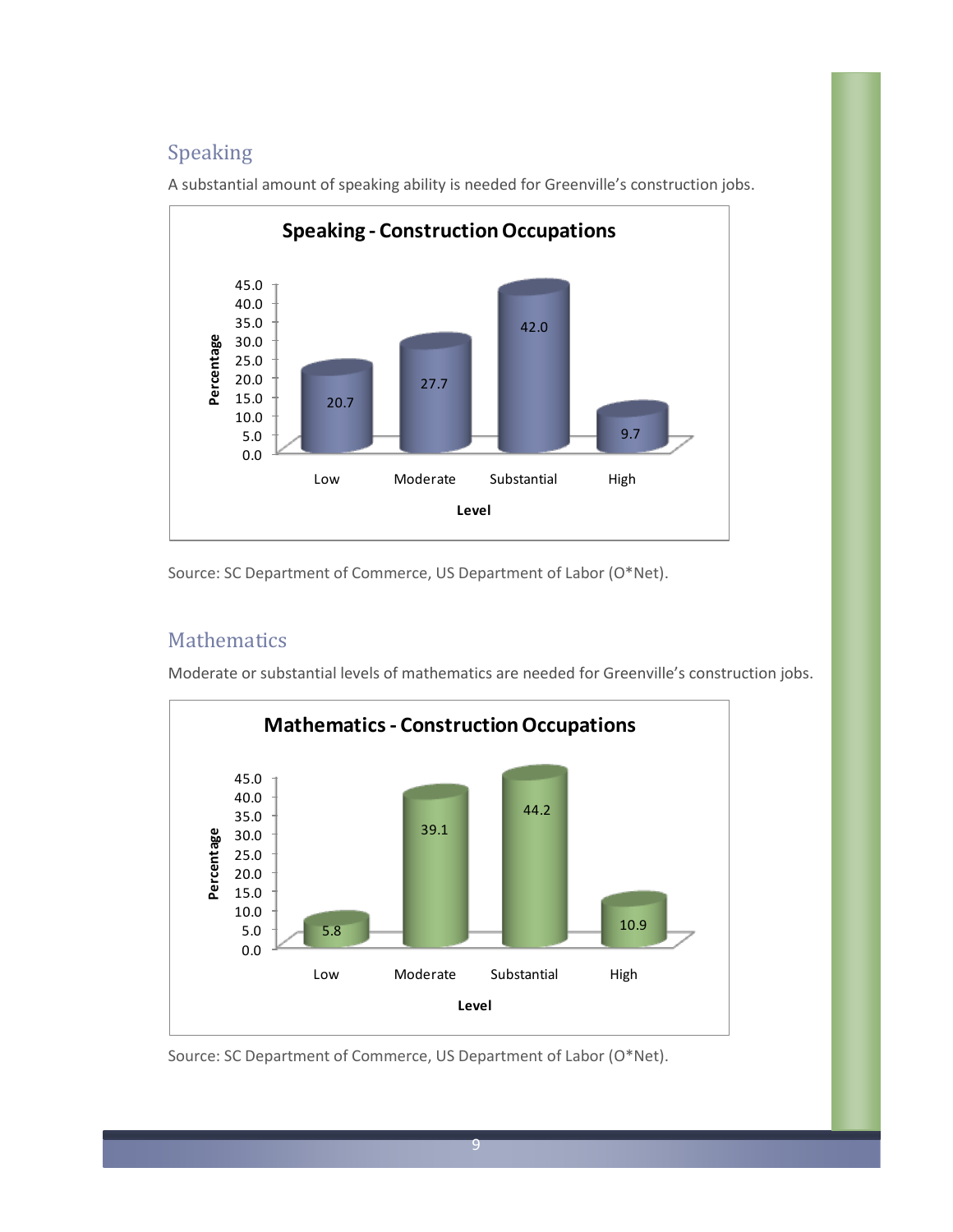#### Education

The majority of occupations in the construction sector require more extensive on-the-job training. However, 16 percent only require short-term training, giving a good number of people the opportunity to enter the industry.



Source: SC Department of Commerce, US Department of Labor (O\*Net).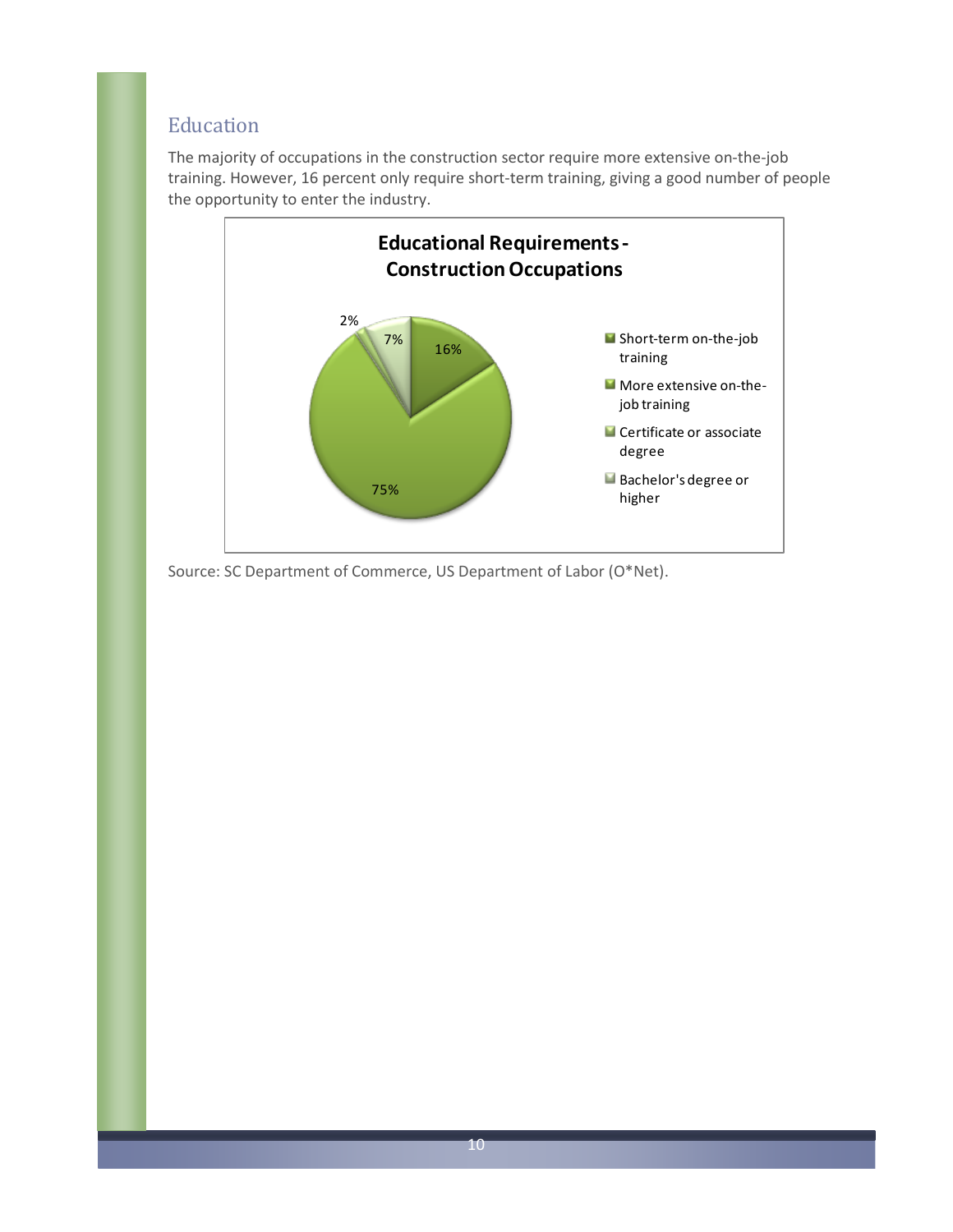### **LIVING WAGE JOBS**

Within the 31 profiled occupations, the following occupations meet or exceed the living wage described in "Methodology" on page 5.

|                                                                                                  | <b>Median</b> |
|--------------------------------------------------------------------------------------------------|---------------|
| <b>Occupation</b>                                                                                | <b>Wage</b>   |
| <b>General and Operations Managers</b>                                                           | \$35.92       |
| <b>Construction Managers</b>                                                                     | \$27.48       |
| Sales Representatives, Wholesale and Manufacturing (except<br>technical and scientific products) | \$26.86       |
| Supervisors/Managers of Mechanics, Installers and Repairers                                      | \$24.11       |
| <b>Cost Estimators</b>                                                                           | \$23.24       |
| Supervisors/Managers of Construction Trades and Extraction<br>Workers                            | \$22.92       |
| <b>Brickmasons and Blockmasons</b>                                                               | \$21.20       |
| Truck Drivers, Heavy and Tractor-Trailer                                                         | \$20.63       |
| Heating, Air Conditioning and Refrigeration Mechanics and<br><b>Installers</b>                   | \$19.49       |
| Painters, Construction and Maintenance                                                           | \$19.40       |
| Pipe Layers                                                                                      | \$19.29       |
| Carpenters                                                                                       | \$18.86       |
| <b>Drywall and Ceiling Tile Installers</b>                                                       | \$18.65       |
| Plumbers, Pipefitters and Steamfitters                                                           | \$18.50       |
| <b>Electricians</b>                                                                              | \$18.01       |
| Welders, Cutters, Solderers and Brazers                                                          | \$17.94       |
| <b>Executive Secretaries and Administrative Assistants</b>                                       | \$17.60       |
| Roofers                                                                                          | \$16.85       |
| <b>Cement Masons and Concrete Finishers</b>                                                      | \$16.16       |
| <b>Sheet Metal Workers</b>                                                                       | \$16.09       |
| Bookkeeping, Accounting and Auditing Clerks                                                      | \$15.37       |
| <b>General Maintenance and Repair Workers</b>                                                    | \$15.30       |
| <b>Construction Laborers</b>                                                                     | \$15.19       |
| Operating Engineers and Other Construction Equipment Operators                                   | \$15.03       |

Source: EMSI.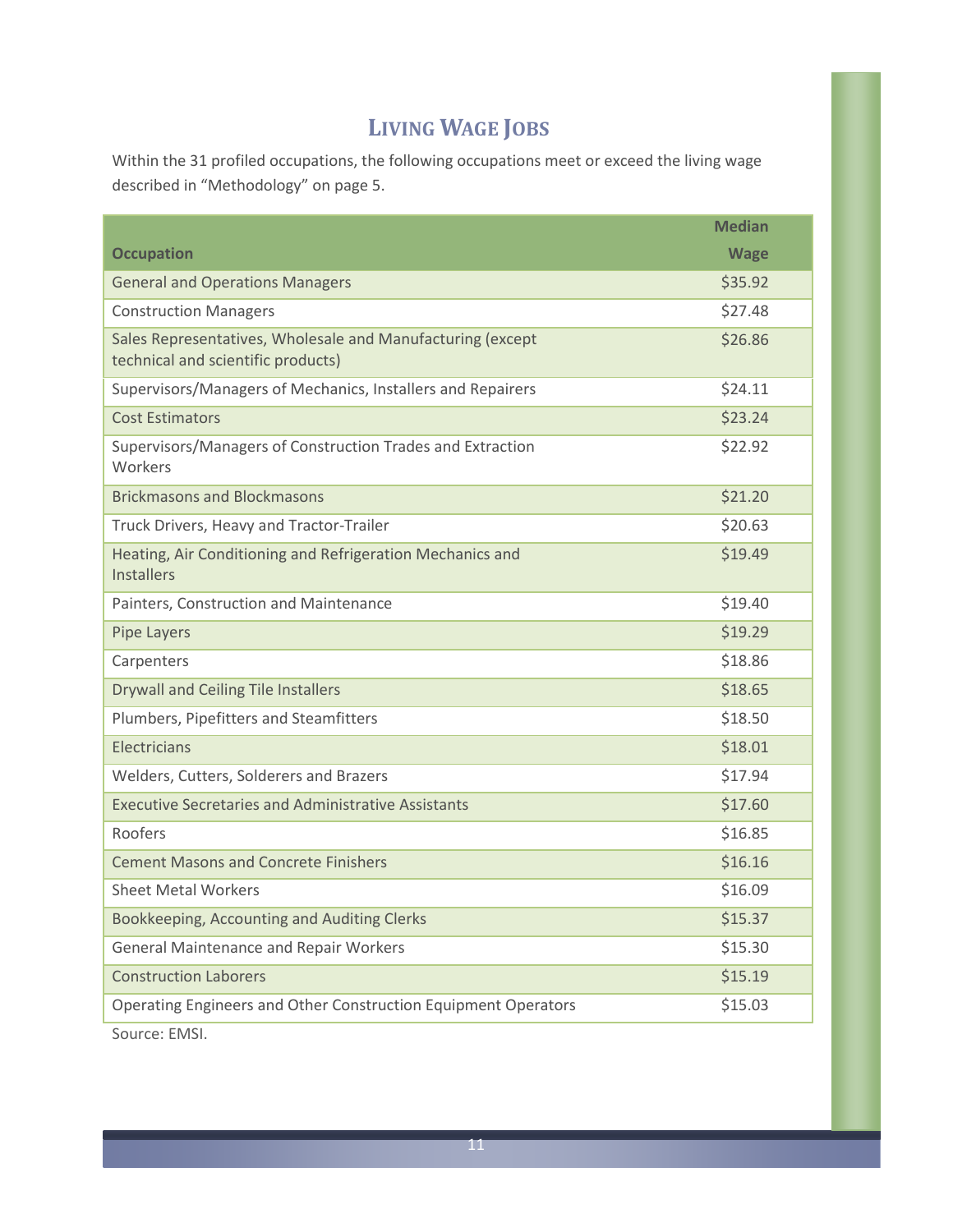#### **OCCUPATIONS WITH SIGNIFICANT OPPORTUNITIES**

Specific jobs with high projected growth and/or high turnover are listed directly below. As the chart below demonstrates, 24 (80 percent) of the 31 profiled construction occupations have high projected growth and/or high turnover. (Please see "Methodology" for an explanation of what constitutes high growth and turnover for this analysis)

- Carpenters
- Construction Laborers
- Supervisors/Managers of Construction Trades
- Electricians
- Plumbers, Pipefitters and Steamfitters
- Operating Engineers and Other Construction Equipment **Operators**
- Heating, Air Conditioning and Refrigeration Mechanics and Installers
- Construction Managers
- Helpers Carpenters
- Helpers Electricians
- Secretaries (except legal, medical and executive)
- General Office Clerks
- Truck Drivers, Heavy and Tractor-Trailer
- Bookkeeping, Accounting and Auditing Clerks
- Brickmasons and Blockmasons
- Sheet Metal Workers
- Executive Secretaries and Administrative Assistants
- Roofers
- Helpers Brickmasons, Blockmasons and Stonemasons
- Pipelayers
- Sales Representatives, Wholesale and Manufacturing (except technical)
- Laborers and Freight, Stock and Material Movers (hand)
- General Maintenance and Repair Workers
- Welders, Cutters, Solderers and Brazers



Sources: EMSI, SC Department of Commerce.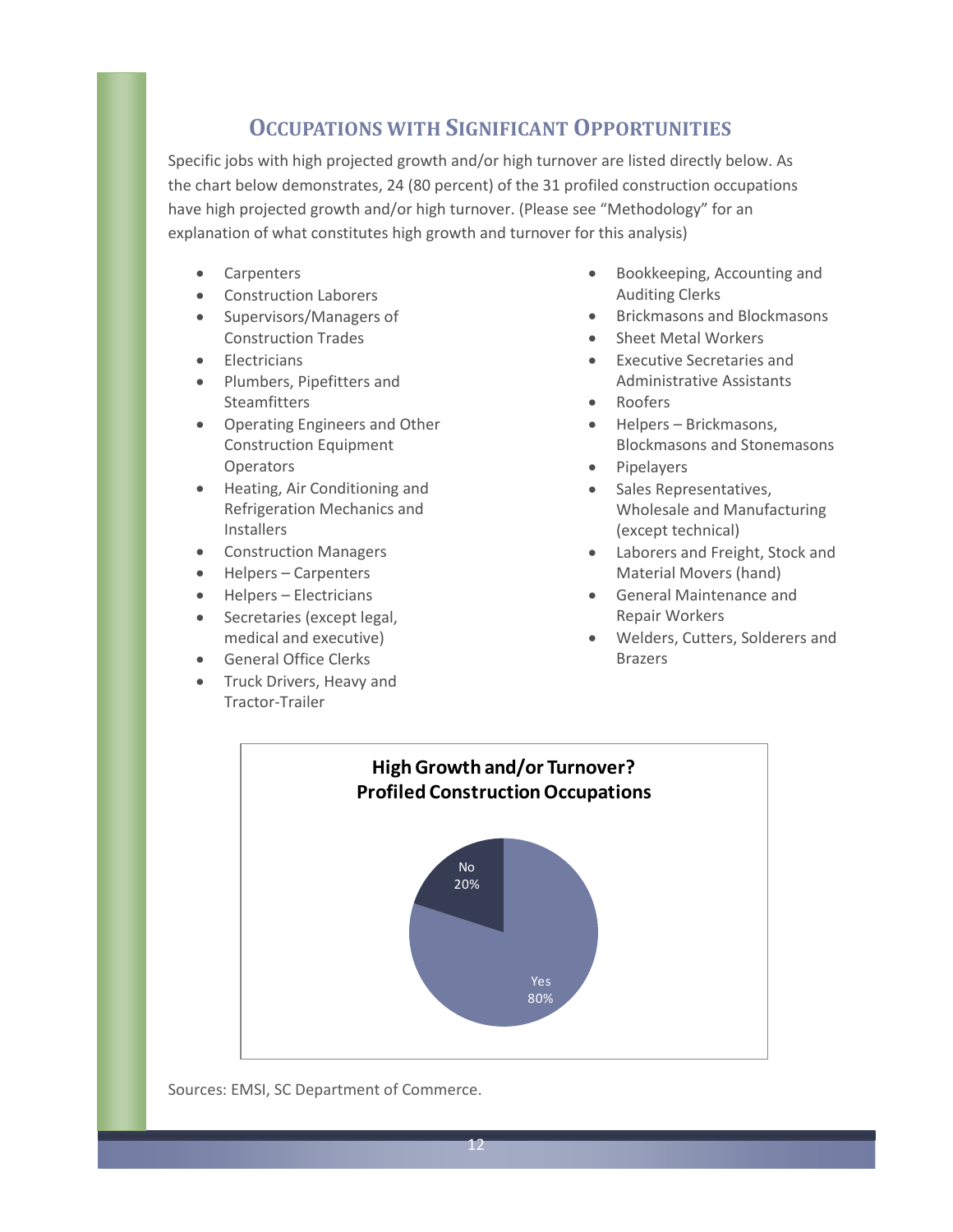#### **EMPLOYERS**

The Research Division utilized two national business databases, Dun & Bradstreet and InfoUSA, to come up with a list of construction employers in Greenville County. These two sources showed 3,623 construction businesses in Greenville County, employing from 1 to 2,400 people. About 1 percent, or 26, construction companies employed 100 or more people. The chart below breaks down the construction employer size in Greenville County.



Source: Dun & Bradstreet and infoUSA.

The list below gives detailed information for the 26 construction businesses with 100 or more employees.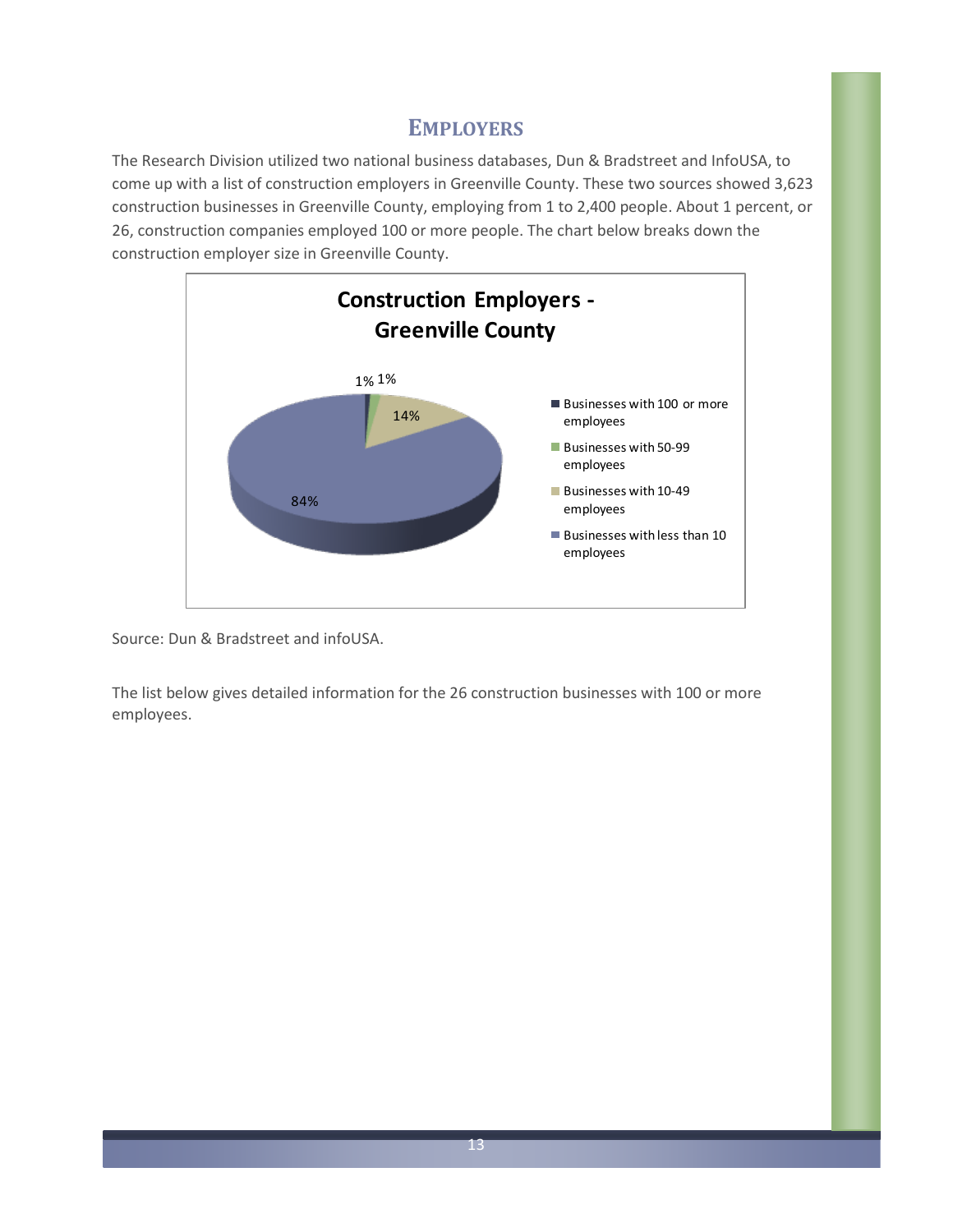### **Greenville County Construction Firms with 100 or More Employees**

| <b>Company Name</b>                         | <b>City</b>        | <b>Business Description</b>             | <b>Employees</b> |
|---------------------------------------------|--------------------|-----------------------------------------|------------------|
| <b>Fluor Enterprises Inc</b>                | <b>Green ville</b> | General Contractor                      | 2,400            |
| <b>Verizon Business Network Services</b>    | <b>Green ville</b> | <b>Electrical Contractor</b>            | 1,500            |
|                                             |                    |                                         |                  |
| Cliffs At Glassy Inc                        |                    | Travelers Rest Developer of Real Estate | 300              |
| <b>Ashmore Brothers</b>                     | Greer              | Paving Contractor                       | 200              |
|                                             |                    |                                         |                  |
| Harper Corp-General Contractor              | Green ville        | Industrial Building Construction        | 200              |
| McGee Brothers Co Inc                       | Green ville        | Mason ry/Stone Contractor               | 200              |
|                                             |                    | Swimming pool repair and                |                  |
| Upstate Pool Management Inc                 | <b>Taylors</b>     | service                                 | 200              |
|                                             |                    | Plumbing/Heating/Air                    |                  |
| Jennings-Dill Inc                           | <b>Green ville</b> | Conditioning Contractor                 | 175              |
| Burgess In tern ation al                    | <b>Green ville</b> | Cabin et maker                          | 150              |
| Johnson Electric Co Inc                     | <b>Green ville</b> | <b>Electrical Contractor</b>            | 150              |
| Triangle Construction Co                    | <b>Green ville</b> | General Contractor                      | 150              |
|                                             |                    | Home & office interiors                 |                  |
| Southeastern Products Inc                   | Green ville        | finishing                               | 140              |
| <b>B E &amp; K Building Group</b>           | <b>Green ville</b> | General Contractor                      | 125              |
|                                             |                    |                                         |                  |
| M B Kahn Construction Co Inc.               | <b>Green ville</b> | Industrial Building Construction        | 125              |
| Hayes & Lunsford Electrical                 | Greer              | <b>Electrical Contractor</b>            | 124              |
| Freeman Mechanical Inc                      | <b>Green ville</b> | <b>Mechanical Contractor</b>            | 115              |
|                                             |                    | Plumbing/Heating/Air                    |                  |
| G-M Mechanical Corp                         | <b>Green ville</b> | Conditioning Contractor                 | 115              |
| <b>Wright Metal Products</b>                | Simpsonville       | Metal Fabricator                        | 110              |
| Apac-Southeast Inc                          | <b>Taylors</b>     | Highway Construction                    | 100              |
| Butler Contracting Inc                      | <b>Green ville</b> | Nonresidential Construction             | 100              |
|                                             |                    | Highway/Street/Utility                  |                  |
| City Of Greenville                          | Green ville        | Construction                            | 100              |
| Huntington & Guerry Electric                | <b>Green ville</b> | <b>Electrical Contractor</b>            | 100              |
| Insulated Roofing Contractors               | <b>Green ville</b> | Roofing Contractor                      | 100              |
| McGee Brothers Co Inc                       | <b>Green ville</b> | Mason ry Contractor                     | 100              |
| McGee Brothers Co Inc                       | Greer              | Mason ry Contractor                     | 100              |
| South Carolina Department of Transportation | <b>Green ville</b> | Highway/Street Construction             | 100              |

Source: Dun & Bradstreet and infoUSA.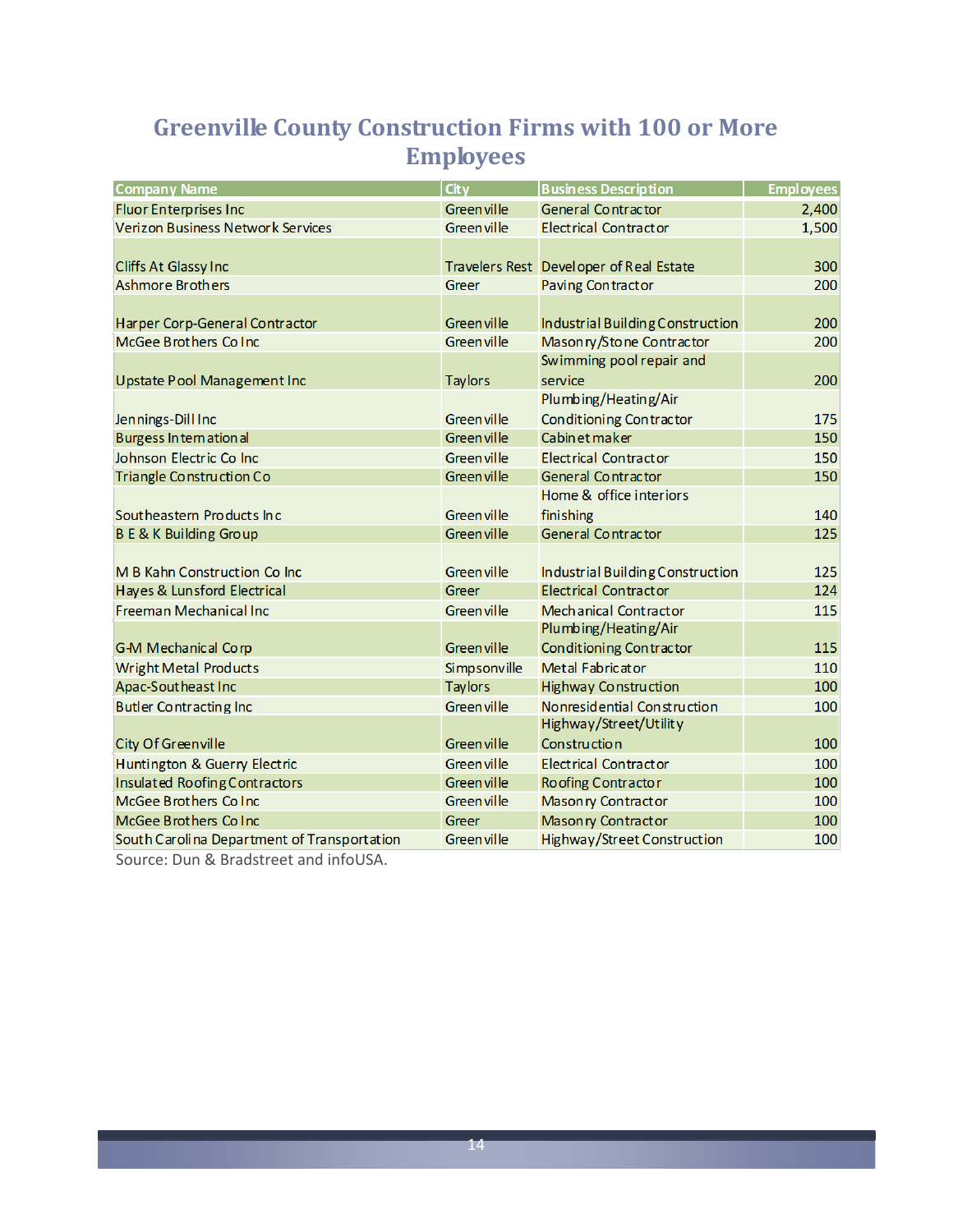## **Appendix: Profiled Construction Occupations**

| <b>Title</b>                                                                                         | <b>Standard</b><br>Occupa-<br>tional<br>Code | Median<br><b>Wage</b> | <b>Employment</b> | <b>Reading</b><br>Compre-<br>hension | <b>Active</b><br>Listening | <b>Writing</b>  | <b>Speaking</b> | <b>Mathematics</b> | <b>Education</b>                                 | High<br>Growth? | <b>High</b><br>Turnover? |
|------------------------------------------------------------------------------------------------------|----------------------------------------------|-----------------------|-------------------|--------------------------------------|----------------------------|-----------------|-----------------|--------------------|--------------------------------------------------|-----------------|--------------------------|
| <b>Carpenters</b>                                                                                    | 472031                                       | 18.86                 |                   | 1,291 Moderate                       | Substantial                | Substantial     | High            | High               | Long-term<br>on-the-job<br>training              | Yes             | N <sub>o</sub>           |
| Construction<br>Laborers                                                                             | 472061                                       | 15.19                 | 1,165             | Low                                  | Low                        | Low             | Low             | Moderate           | Moderate-<br>term on-the-Yes<br>job training     |                 | N <sub>o</sub>           |
| Supervisors/M<br>anagers of<br>Construction<br>Trades &<br>Extraction<br><b>Workers</b>              | 471011                                       | 22.92                 |                   | 1,055 Moderate                       | Moderate                   | Moderate        | Substantial     | Moderate           | Work<br>experience<br>in a related<br>occupation | Yes             | lNo.                     |
| Electricians                                                                                         | 472111                                       | 18.01                 | 705               | Substantial                          | Substantial                | Moderate        | Moderate        | Substantial        | Long-term<br>on-the-job<br>training              | No              | Yes                      |
| Plumbers,<br>Pipefitters &<br>Steamfitters                                                           | 472152                                       | 18.50                 | 632               | Substantial                          | Substantial                | Moderate        | Substantial     | <b>Substantial</b> | Long-term<br>on-the-job<br>training              | Yes             | N <sub>o</sub>           |
| Operating<br><b>Engineers &amp;</b><br><b>Other</b><br>Construction<br>Equipment<br><b>Operators</b> | 472073                                       | 15.03                 | 498               | Substantial                          | Substantial                | <b>Moderate</b> | Moderate        | Substantial        | Moderate-<br>term on-the-Yes<br>job training     |                 | N <sub>o</sub>           |
| <b>Heating, Air</b><br>Conditioning &<br><b>Refriger-ation</b><br>Mechanics &<br>Installers          | 499021                                       | 19.49                 | 363               | Substantial                          | Substantial                | Substantial     | Substantial     | Substantial        | Long-term<br>on-the-job<br>training              | Yes             | N <sub>o</sub>           |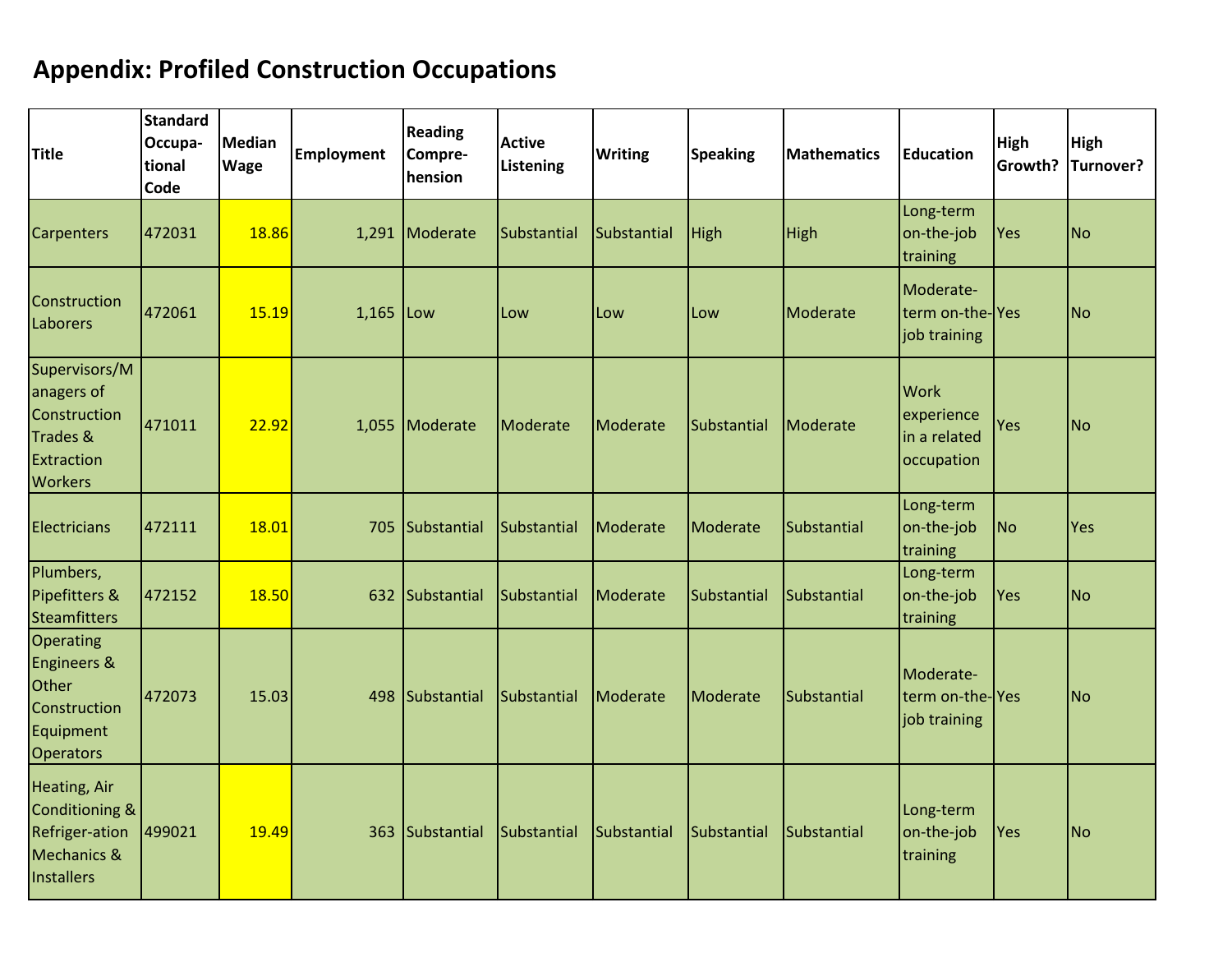| <b>Title</b>                                                           | <b>Standard</b><br>Occupa-<br>tional<br><b>Code</b> | <b>Median</b><br><b>Wage</b> | Employment | <b>Reading</b><br>Compre-<br>hension | <b>Active</b><br>Listening | <b>Writing</b>  | <b>Speaking</b> | <b>Mathematics</b> | <b>Education</b>                             | High<br>Growth? | <b>High</b><br>Turnover? |
|------------------------------------------------------------------------|-----------------------------------------------------|------------------------------|------------|--------------------------------------|----------------------------|-----------------|-----------------|--------------------|----------------------------------------------|-----------------|--------------------------|
| Construction<br><b>Managers</b>                                        | 119021                                              | 27.48                        | 353        | Substantial                          | Substantial                | Substantial     | Moderate        | Substantial        | <b>Bachelor's</b><br>degree                  | Yes             | <b>No</b>                |
| Painters,<br>Construction & 472141<br>Maintenance                      |                                                     | 19.40                        | 346        | Low                                  | Low                        | Low             | Low             | Moderate           | Moderate-<br>term on-the-No<br>job training  |                 | No                       |
| Helpers--<br><b>Carpenters</b>                                         | 473012                                              | 11.69                        | 335        | Moderate                             | Moderate                   | Moderate        | Moderate        | Substantial        | Short-term<br>on-the-job<br>training         | <b>No</b>       | Yes                      |
| Helpers--<br>Electricians                                              | 473013                                              | 11.23                        | 327        | Substantial                          | Substantial                | Moderate        | Substantial     | Substantial        | Short-term<br>on-the-job<br>training         | <b>No</b>       | Yes                      |
| Secretaries<br>(except legal,<br>medical &<br>executive)               | 436014                                              | 13.97                        | 320        | Substantial                          | Substantial                | Substantial     | Substantial     | Moderate           | Moderate-<br>term on-the-Yes<br>job training |                 | No                       |
| <b>General Office</b><br><b>Clerks</b>                                 | 439061                                              | 11.88                        | 292        | Substantial                          | Substantial                | Substantial     | Moderate        | Moderate           | Short-term<br>on-the-job<br>training         | Yes             | No                       |
| Cement<br>Masons &<br>Concrete<br>Finishers                            | 472051                                              | 16.16                        | 280        | Moderate                             | Substantial                | <b>Moderate</b> | Moderate        | Substantial        | Moderate-<br>term on-the-No<br>job training  |                 | No                       |
| Helpers--<br>Pipelayers,<br>Plumbers,<br>Pipefitters &<br>Steamfitters | 473015                                              | 11.15                        |            | 265 Substantial                      | Substantial                | Substantial     | Substantial     | Substantial        | Short-term<br>on-the-job<br>training         | No              | N <sub>o</sub>           |
| Truck Drivers,<br>Heavy &<br>Tractor-Trailer                           | 533032                                              | 20.63                        |            | 252 Substantial                      | Moderate                   | Moderate        | Substantial     | Moderate           | Moderate-<br>term on-the-Yes<br>job training |                 | $\overline{\text{No}}$   |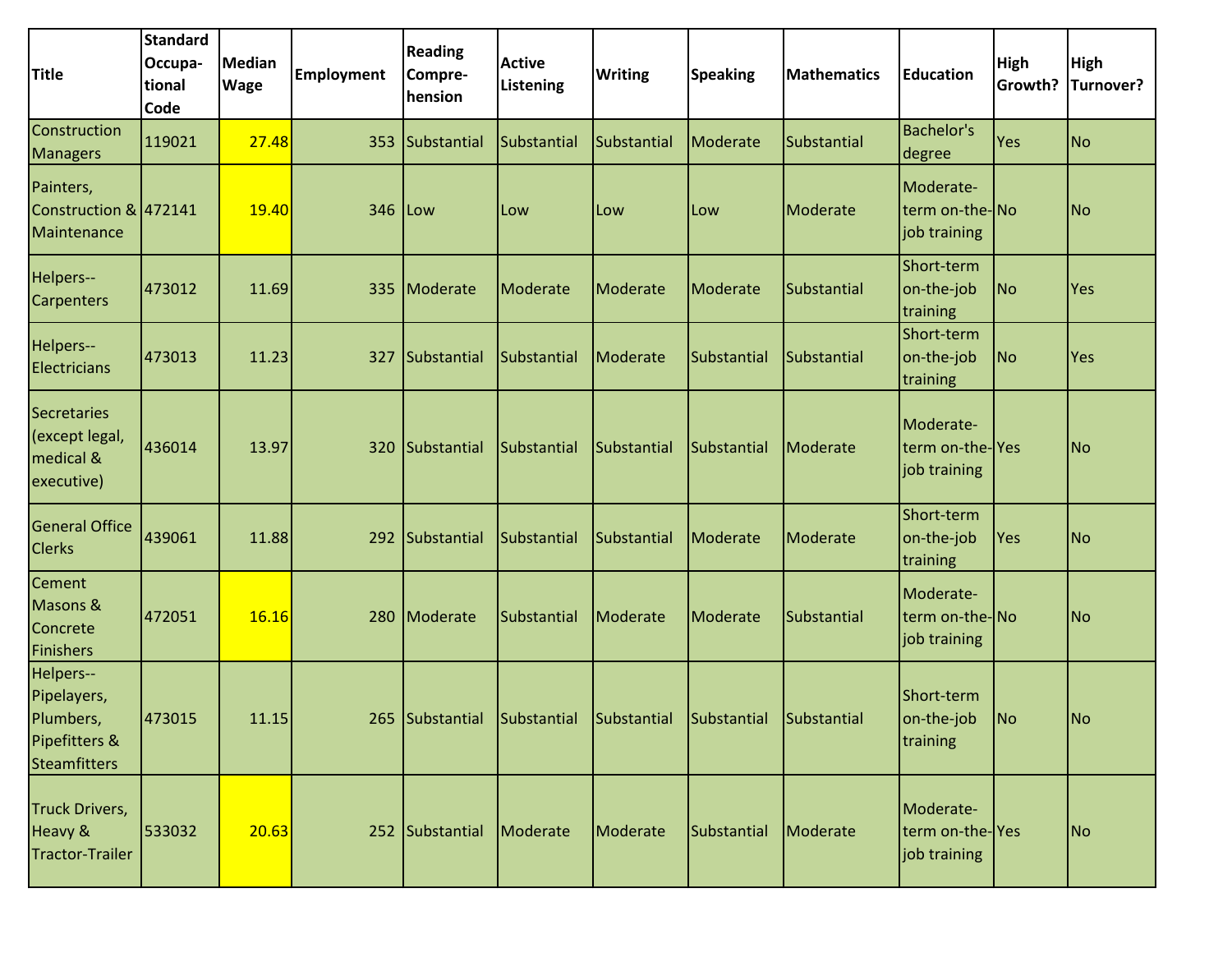| <b>Title</b>                                                                                  | <b>Standard</b><br>Occupa-<br>tional<br><b>Code</b> | <b>Median</b><br><b>Wage</b> | <b>Employment</b> | <b>Reading</b><br>Compre-<br>hension | <b>Active</b><br>Listening | <b>Writing</b> | <b>Speaking</b> | <b>Mathematics</b> | <b>Education</b>                                                         | High<br>Growth? | <b>High</b><br>Turnover? |
|-----------------------------------------------------------------------------------------------|-----------------------------------------------------|------------------------------|-------------------|--------------------------------------|----------------------------|----------------|-----------------|--------------------|--------------------------------------------------------------------------|-----------------|--------------------------|
| <b>General &amp;</b><br><b>Operations</b><br><b>Managers</b>                                  | 111021                                              | 35.92                        | 240               | Substantial                          | Substantial                | Substantial    | Substantial     | Substantial        | <b>Bachelor's</b><br>or higher<br>degree, plus N/A<br>work<br>experience |                 | N/A                      |
| Bookkeeping,<br><b>Accounting &amp;</b><br><b>Auditing Clerks</b>                             | 433031                                              | 15.37                        | 214               | Substantial                          | Substantial                | Substantial    | Moderate        | Substantial        | Moderate-<br>term on-the-Yes<br>job training                             |                 | No                       |
| <b>Brickmasons &amp;</b><br>Blockmasons                                                       | 472021                                              | 21.20                        | 211               | Moderate                             | Substantial                | Moderate       | Substantial     | Substantial        | Long-term<br>on-the-job<br>training                                      | No              | Yes                      |
| <b>Sheet Metal</b><br><b>Workers</b>                                                          | 472211                                              | 16.09                        | 202               | Substantial                          | Substantial                | Substantial    | Substantial     | Substantial        | Long-term<br>on-the-job<br>training                                      | No              | Yes                      |
| <b>Executive</b><br>Secretaries &<br>Administra-<br>tive Assistants                           | 436011                                              | 17.60                        | 198               | Substantial                          | Substantial                | Substantial    | Substantial     | Moderate           | Moderate-<br>term on-the-Yes<br>job training                             |                 | No                       |
| <b>Roofers</b>                                                                                | 472181                                              | 16.85                        | 160               | <b>Low</b>                           | Low                        | Low            | Low             | Low                | Moderate-<br>term on-the-No<br>job training                              |                 | Yes                      |
| Helpers--<br>Brickmasons,<br>Blockmasons,<br>Stonemasons<br>& Tile &<br><b>Marble Setters</b> | 473011                                              | 14.65                        | $160$ Low         |                                      | Low                        | Low            | Low             | Low                | Short-term<br>on-the-job<br>training                                     | No              | Yes                      |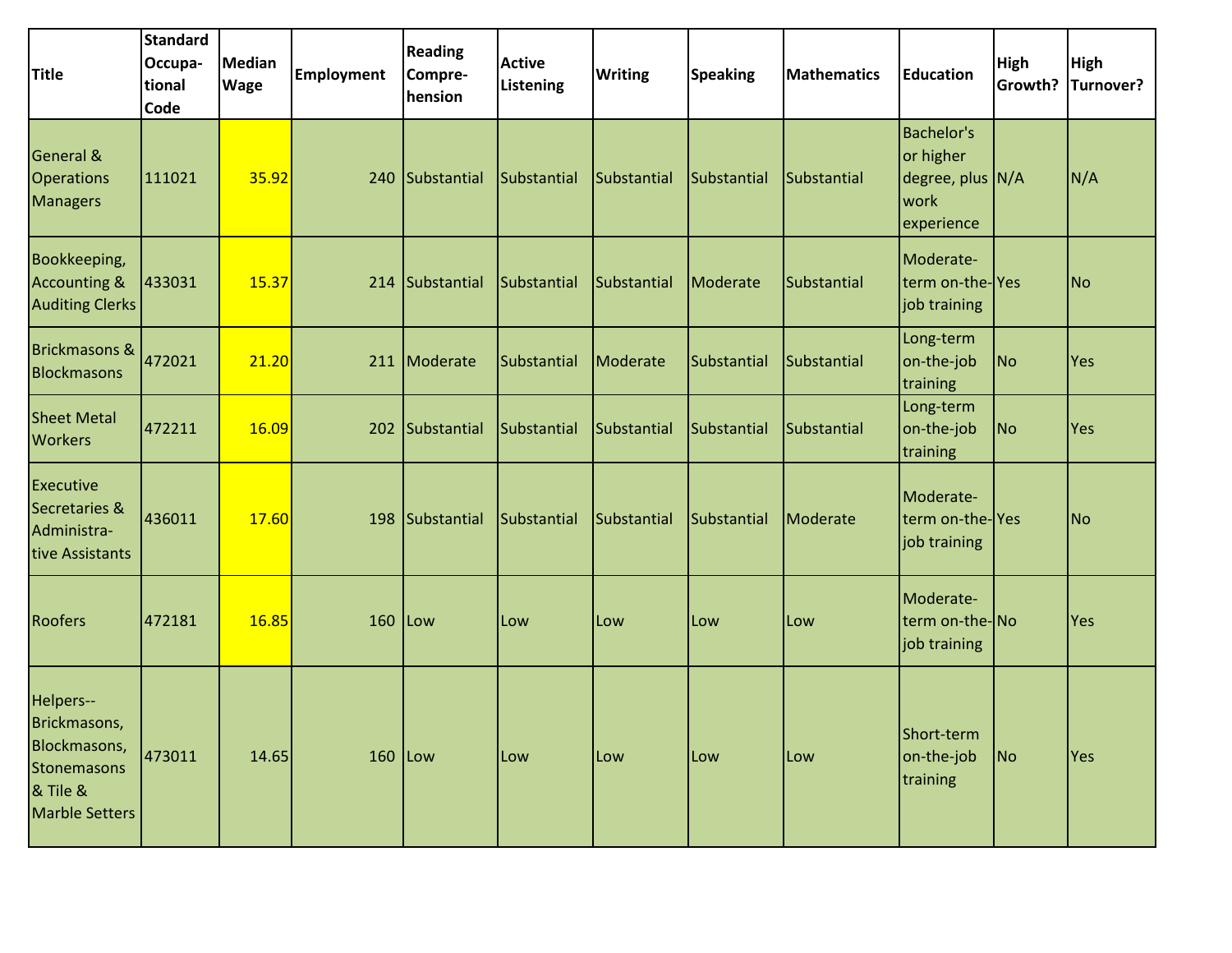| <b>Title</b>                                                                                                          | <b>Standard</b><br>Occupa-<br>tional<br>Code | <b>Median</b><br><b>Wage</b> | <b>Employment</b> | <b>Reading</b><br>Compre-<br>hension | <b>Active</b><br>Listening | <b>Writing</b> | <b>Speaking</b> | <b>Mathematics</b> | <b>Education</b>                                        | High<br>Growth? | <b>High</b><br>Turnover? |
|-----------------------------------------------------------------------------------------------------------------------|----------------------------------------------|------------------------------|-------------------|--------------------------------------|----------------------------|----------------|-----------------|--------------------|---------------------------------------------------------|-----------------|--------------------------|
| Cost<br><b>Estimators</b>                                                                                             | 131051                                       | 23.24                        | 159               | Substantial                          | <b>High</b>                | Substantial    | Substantial     | Substantial        | <b>Work</b><br>experience<br>in a related<br>occupation | <b>No</b>       | No                       |
| Drywall &<br><b>Ceiling Tile</b><br>Installers                                                                        | 472081                                       | 18.65                        | 138               | <b>Low</b>                           | Low                        | Low            | Low             | Moderate           | Moderate-<br>term on-the-No<br>job training             |                 | No                       |
| Supervisors/M<br>anagers of<br>Mechanics,<br>Installers &<br>Repairers                                                | 491011                                       | 24.11                        | 129               | Substantial                          | Substantial                | Substantial    | Substantial     | Substantial        | <b>Work</b><br>experience<br>in a related<br>occupation | <b>No</b>       | N <sub>o</sub>           |
| Pipelayers                                                                                                            | 472151                                       | 19.29                        | 126               | Low                                  | Moderate                   | Low            | Low             | Moderate           | Moderate-<br>term on-the-No<br>job training             |                 | Yes                      |
| Sales<br>Representa-<br>tives,<br>Wholesale &<br>Manufactur-<br>ing (except<br>technical &<br>scientific<br>products) | 414012                                       | 26.86                        | 112               | Substantial                          | Substantial                | Substantial    | Substantial     | Substantial        | Moderate-<br>term on-the-Yes<br>job training            |                 | No                       |
| Laborers &<br>Freight, Stock<br>& Material<br>Movers (hand)                                                           | 537062                                       | 10.90                        |                   | 109 Moderate                         | Moderate                   | Moderate       | Low             | Moderate           | Short-term<br>on-the-job<br>training                    | Yes             | Yes                      |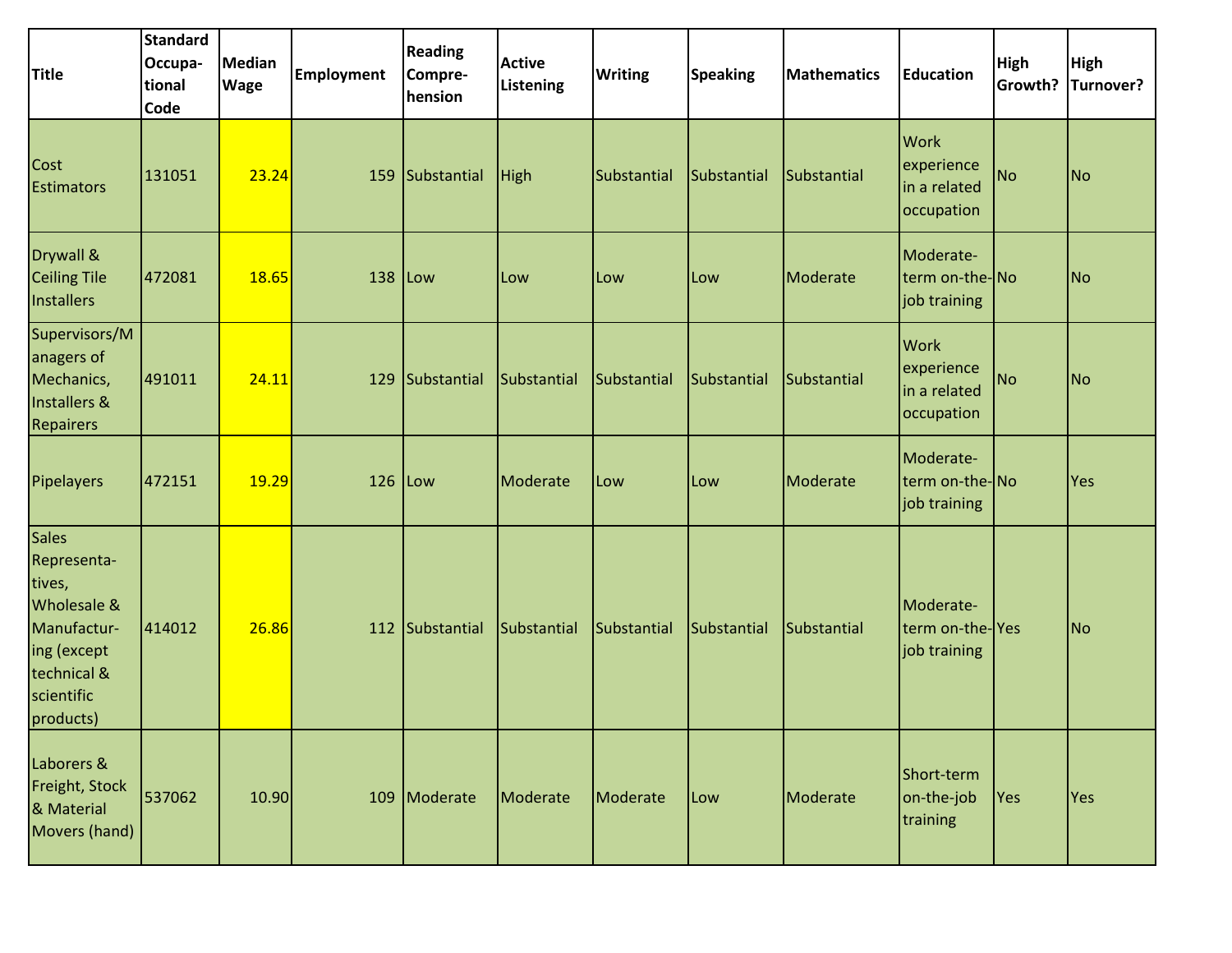| <b>Title</b>                                                                         | <b>Standard</b><br>Occupa-<br>tional<br>Code | <b>Median</b><br><b>Wage</b> | <b>Employment</b> | <b>Reading</b><br>Compre-<br>hension | <b>Active</b><br>Listening | <b>Writing</b> | <b>Speaking</b> | <b>Mathematics</b> | <b>IEducation</b>                            | <b>High</b><br>Growth? | High<br>Turnover?        |
|--------------------------------------------------------------------------------------|----------------------------------------------|------------------------------|-------------------|--------------------------------------|----------------------------|----------------|-----------------|--------------------|----------------------------------------------|------------------------|--------------------------|
| General<br>Maintenance<br>& Repair<br><b>Workers</b>                                 | 499042                                       | 15.30                        | 105               | Substantial                          | Substantial                | Moderate       | Moderate        | Moderate           | Moderate-<br>term on-the-Yes<br>job training |                        | $\overline{\mathsf{No}}$ |
| Welders,<br>Cutters,<br>Solderers, and<br><b>Brazers</b>                             | 514121                                       | 17.94                        | 101               | Moderate                             | Moderate                   | <b>Low</b>     | Moderate        | Moderate           | Long-term<br>on-the-job<br>training          | <b>Yes</b>             | No                       |
| <b>Tile &amp; Marble</b><br><b>Setters</b>                                           | 472044                                       | 21.62                        | 92                | Substantial                          | Substantial                | Substantial    | Moderate        | Substantial        | Long-term<br>on-the-job<br>training          | No                     | $\overline{\mathsf{No}}$ |
| Paving,<br><b>Surfacing &amp;</b><br><b>Tamping</b><br>Equipment<br><b>Operators</b> | 472071                                       | 13.12                        | 91                | Moderate                             | Substantial                | Moderate       | Moderate        | Moderate           | Moderate-<br>term on-the-No<br>job training  |                        | No                       |

Occupations pay above the living wage of \$15.13 per hour.

Sources: Economic Modeling Specialists Inc., U.S. Department of Labor (O\*Net) and S.C. Department of Commerce.